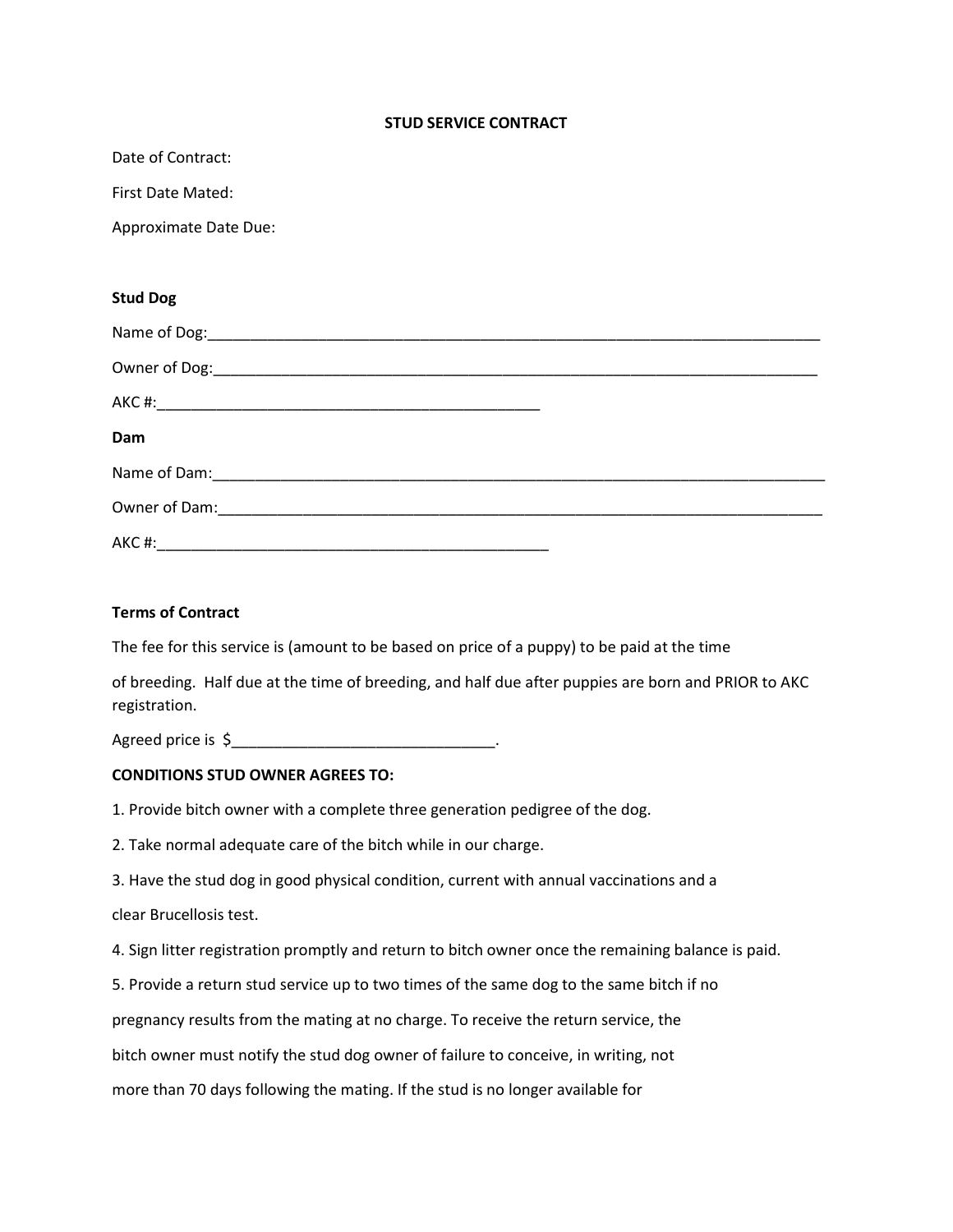whatever reason for the return service, the stud owner or agent reserves the right to

offer a different stud to the bitch owner.

6. Stud owner will provide the bitch owner with a written receipt for the stud service and a record of the breeding dates.

Dog owners/agent initials:

BITCH OWNER AGREES TO:

1. Pay half of the agreed stud service fee before the bitch is serviced.

2. Provide a three generation pedigree before servicing.

3. Provide veterinary certificate of current annual vaccinations, including Bordetella

(kennel cough), and a clear Brucellosis test .

4. Send bitch in good health and in season.

5. Notify stud dog owner/agent, in writing, no later than 70 days after mating if no

pregnancy results from the mating. Failure to do so will result in no return service

being provided.

6. Keep the bitch properly confined following the breeding to ensure no other dog could

mate her accidentally before mating season is finished.

7. Agrees to not knowingly sell or transfer puppies whelped as a result of this mating to

any person or firm connected with the business of resale or wholesale of dogs.

OTHER CONDITIONS:

1. One puppy born alive or dead constitutes a litter. However, if less than 4 puppies result

from this mating, the stud fee will be prorated at \$250 per pup.

2. If the bitch fails to conceive on the return service, this contract is terminated.

3. It is the job of each party to get copies of the information they require prior to breeding. This includes but is not limited to pedigree, health testing results, and any other expressed guarantees.

SIGNATURE OF STUD OWNERS/AGENTS:

|                              | Dated: |  |
|------------------------------|--------|--|
| SIGNATURE OF BITCH OWNER(S): |        |  |
|                              | Dated: |  |